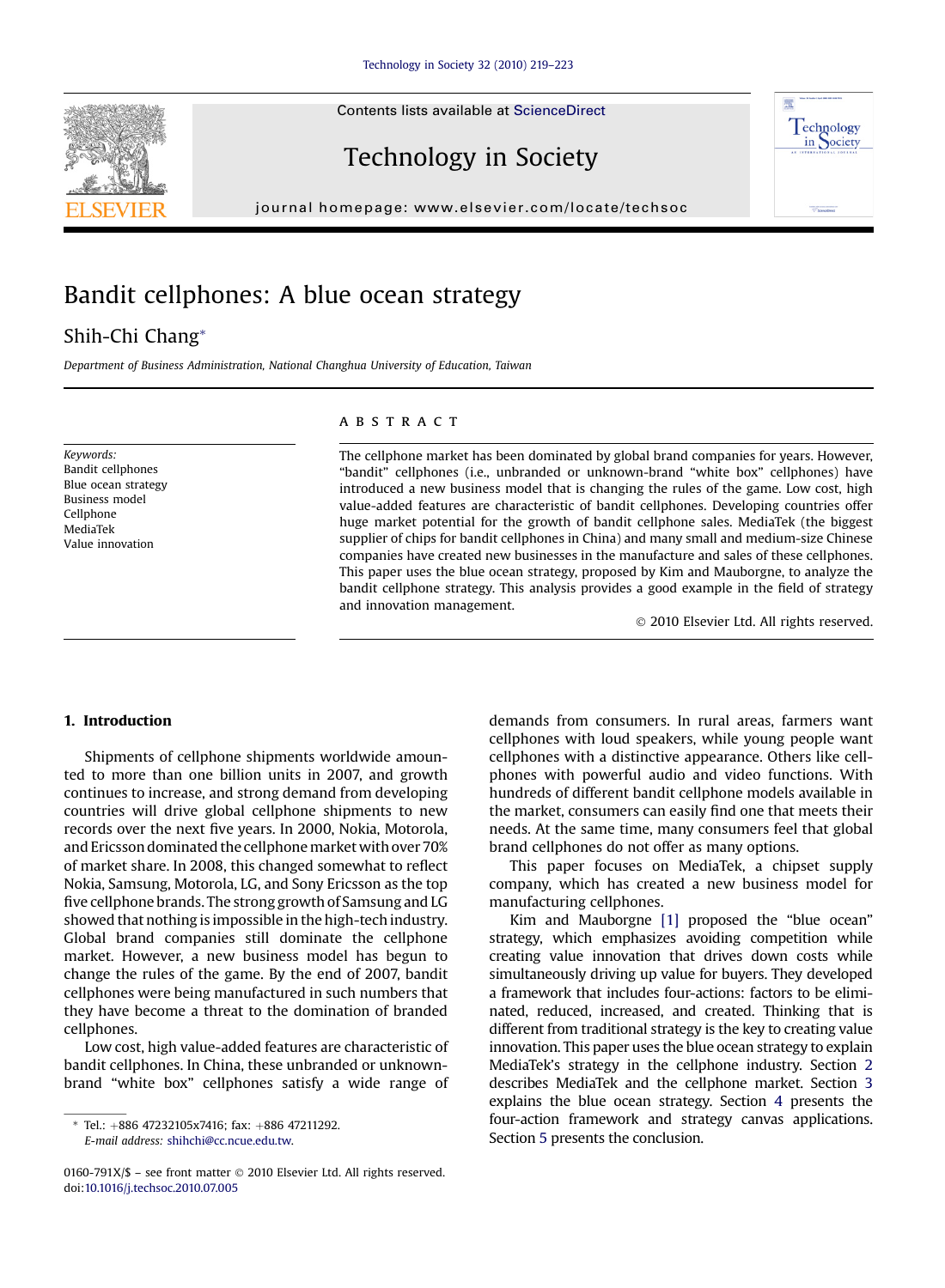<span id="page-1-0"></span>

Fig. 1. Operating performance of MediaTek, 2001–2007. Source: [\[2\].](#page--1-0)

#### 2. MediaTek and bandit cellphones

MediaTek, founded in 1997, is a leading integrated circuit (IC) design company for optical storage, digital TV, wireless communications, and digital multimedia solutions. The company, headquartered in Taiwan, has sales and research subsidiaries in China, Singapore, India, Japan, Korea, US, UK, Ireland, and Denmark [\[2\].](#page--1-0) According to Global Semiconductor Alliance statistics, MediaTek is ranked among the top 5 fabless<sup>1</sup> companies in the world [\[3\]](#page--1-0), and the largest one in Taiwan. Its low cost, high value-added solutions for cellphones helped MediaTek become the biggest supplier of chips for bandit cellphones in China. Industry leaders gain the triple benefits of shorter time-tomarket, lower costs, and better products [\[4\].](#page--1-0) In the past, Qualcomm, Broadcom, and Samsung were the dominant suppliers of chips for cellphones.

MediaTek began manufacturing bandit cellphones in China in 2003. In October 2007, the Chinese government announced that companies manufacturing cellphones no longer had to ask for permission to manufacture. This new policy encouraged more small and medium-size companies to manufacture cellphones. MediaTek provided solutions for these companies, enabling them to launch new products faster and easier than before. It is estimated that more than 100 million bandit cellphones have been shipped to date, and MediaTek provides more than 50% of the chips for those cellphones. Fig. 1 illustrates the operating performance of MediaTek from 2001 to 2007, revealing a highly successful company.

The Asia-Pacific region has enjoyed better sales growth than other regions (see [Table 1\)](#page--1-0), with a growth rate of 33% in 2007 $-$ twice the world's rate of 16%. In 2008, the growth rate for Asia-Pacific was 16%, more than twice the world growth rate of 7%.

<sup>1</sup> A fabless company conducts research, produces chip designs, and carries out marketing and sales while outsourcing the fabrication (manufacturing) of semiconductors. It also may outsource or manufacture cases and other components.

The Asia-Pacific region has consistently had the highest percentage of global cellphone sales (see [Table 2](#page--1-0)), undoubtedly propelled by strong demand from China.

Demand from China has been very strong. The factory average selling price (ASP) of 2G phones was relatively low compared with total cellphones (see [Table 3](#page--1-0)). By the end of 2008, 2G phones had the best sales performance in China. Meanwhile, MediaTek supported many small and mediumsize companies in manufacturing 2G cellphones. Bandit cellphone became the major driver for the growth of the cellphone market in China.

The next section analyzes how MediaTek and the small and medium-size Chinese companies successfully acquired the largest share of China's cellphone market.

#### 3. Blue ocean strategy $^2$

Creating blue oceans is not a static achievement but a dynamic process. Once a company creates competitive advantages, and its superior performance is shown, sooner or later imitators begin to appear in the market [\[1\]](#page--1-0). A good blue ocean strategy is one that is not easy to imitate. Company actions that favorably affect its cost structure and its value proposition to buyers create value innovation. A great value innovation effectively prevents imitators from entering the market, and cost savings occur by reducing and/or eliminating the factors on which an industry competes.

MediaTek provides total solutions to help small and medium-size Chinese companies assemble cellphones. These manufacturers had little money to spend on R&D, so buyer value was increased by creating elements the industry had never offered. Due to innovative designs, these manufacturers easily satisfy the demands of small market segments. Consequently, the manufacturers could introduce new bandit cellphone models quickly into the market. Rapid dissemination via the Internet also enables

 $^{\rm 2}$  In Kim and Mauborgne's blue ocean strategy, "blue oceans" represent "untapped market space" and "the opportunity for highly profitable growth" [\[1\].](#page--1-0)